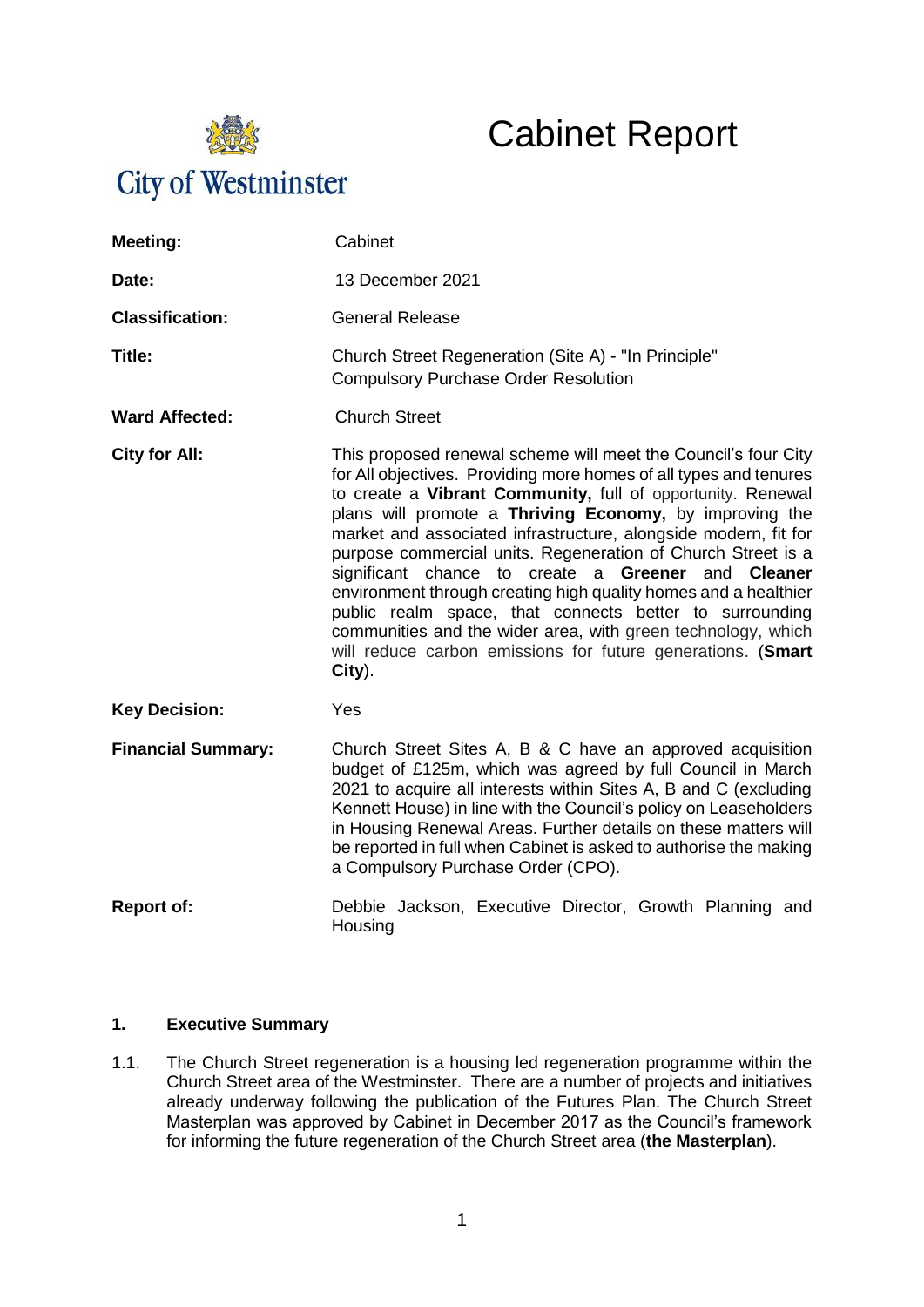- 1.2. The aim of the regeneration is to provide a significant boost to housing and affordable housing, improving the street market, providing new affordable and flexible workspace and employment opportunities along with a new cultural quarter. The Council's ambition is to work with the local community to create a high quality neighbourhood which recognises the real character of the Church Street area and seeks to deliver long-term physical, economic and social sustainability.
- 1.3. As part of the regeneration the Council is bringing forward the development of the three largest sites within the Masterplan, Sites A, B and C. By way of a Cabinet member decision dated 24 May 2019 it was decided that Option 3 (Part refurbishment, Part redevelopment) is the preferred option for this part of the regeneration scheme.
- 1.4. A hybrid planning application was submitted on 22 November 2021 for the redevelopment of Sites A, B and C to provide:
	- a) In relation to Site A (detailed element) 429 homes, community and commercial floorspace including the reprovision of a new library, market infrastructure, open space, landscaping and public realm works; and
	- b) In relation to Sites B and C (outline element) up to 66,698sqm (GIA) of residential floor space, commercial and community floorspaces as well as further market infrastructure, open space, landscaping, and public realm works
- 1.5. The planning application site for Sites A, B and C is shown on the plan at Appendix 1 (**Planning application plan**). The Council are seeking an 'in principle' resolution on Site A only, which is shown at Appendix 2, and will be known in this report as the **Order Land**. The Order Land is the area which may be subject to a CPO. However, as the scheme is refined it may be that the extent of the Order Land is increased, if further interests are required in order to carry out the development. If such land is required, officers will request a further decision 'in principle'.
- 1.6. The Council already owns the freehold interests within the Order Land (although small parcels are unregistered land where the freeholder cannot be identified). There are, however, occupational commercial leases, secure tenancies, and long residential leases that remain to be acquired by the Council with no certainty that these can be acquired by private treaty. The Government's "Guidance on Compulsory Purchase Process and The Crichel Down Rules" dated July 2019, (the **CPO Guidance**), requires acquiring authorities to attempt to acquire land by agreement before embarking on the CPO process, although it is recognised that for schemes involving the acquisition of the number of interests, it is sensible to run the CPO process in parallel with ongoing negotiations. Given the time required to complete the compulsory purchase process it would be sensible to commence work on one or more CPOs as a last resort.
- 1.7. This report seeks Members support for a resolution 'in principle' for the use of compulsory purchase powers to assemble the land required for the redevelopment of Site A should all reasonable attempts to acquire the necessary land and interests fail. At this stage the proposal is for CPO powers to be used initially for Site A only, although this will be confirmed in a further report to Cabinet seeking authorisation to make a CPO should that be necessary.

### **2. Recommendations**

Cabinet is invited to:

2.1 Approve the progress of all work necessary to establish a case for compulsory purchase of the Order Land.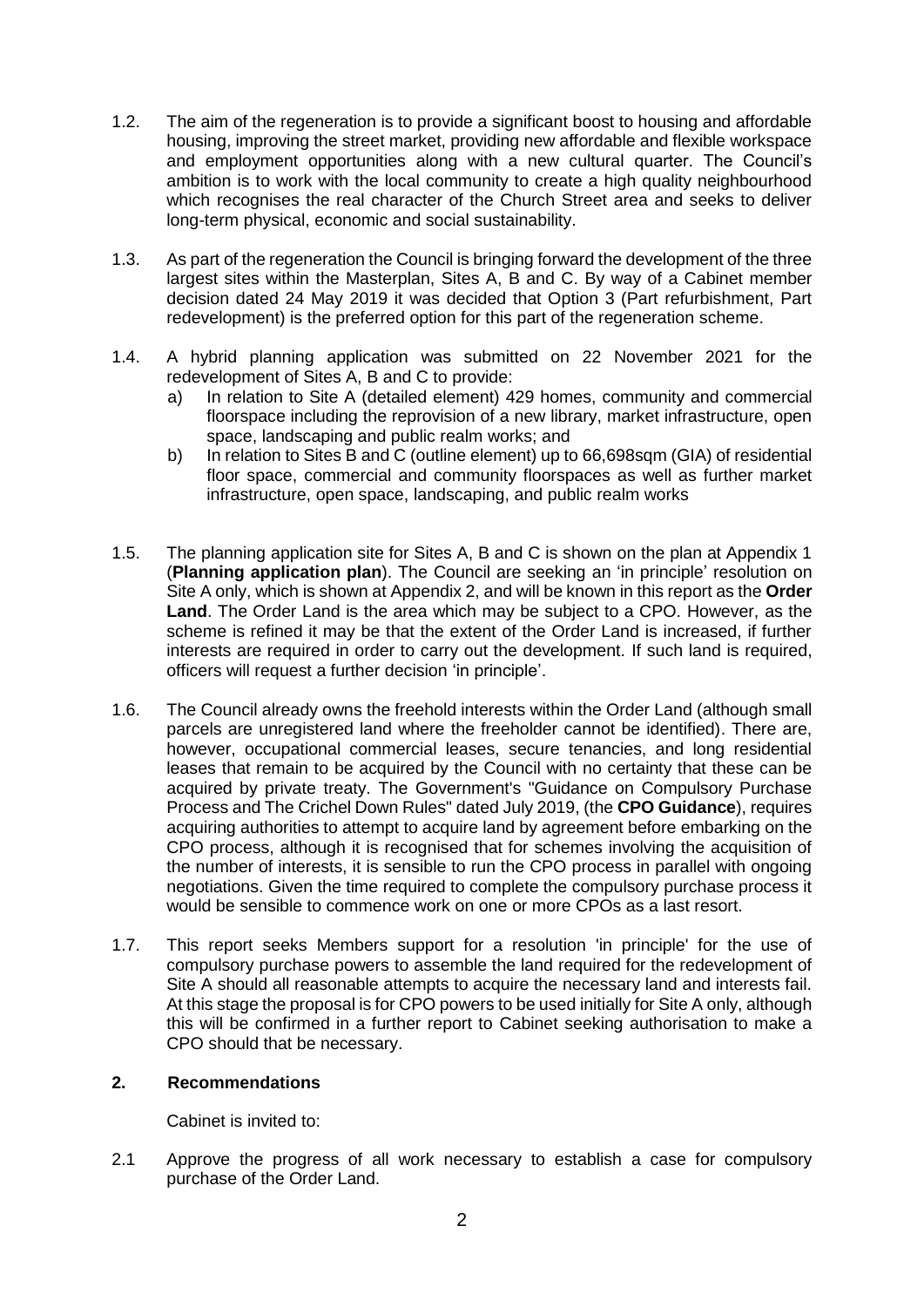- 2.2 Approve, in principle, the use of compulsory purchase powers for the acquisition of the land required for development of Site A, of the Church Street regeneration. The extent of the land required is shown indicatively in edged [red] on the attached plan at Appendix 1 (referred to in this report as the Order Land) and note that the making of any CPO will be subject to Cabinet being satisfied in all respects that the criteria in paragraph 3.7 have been met. Such CPO may take place as a whole or in phases.
- 2.3 Note that Officers will need to seek a future resolution appropriate the Order Land for planning purposes where it is no longer needed for its present purpose and authorise use of section 203 Housing and Planning Act 2016 powers. This would authorise the overriding of such easements, rights, or other adverse matters burdening the land, where that is needed to deliver the scheme. Such appropriation may take place as a whole or in phases.

# **3 Reasons for Decision**

- 3.1 Church Street (Sites A, B and C) was identified as one of five key estates in need of significant investment in Westminster City Council's Housing Renewal Strategy 2010 as part of the Council's drive to address a shortage of affordable housing in the city. These are areas the Council has earmarked as needing improvement. Since then, a number of plans have been published, including the Futures Plan in 2012 and the Church Street Masterplan 2017. Sites A, B and C are now identified for redevelopment in the City Plan 2019-2040.
- 3.2 Whilst progress with property owners has been made in discussing acquisitions that will be necessary to deliver the proposals of Sites A, B and C redevelopment, land assembly remains a critical issue for the delivery of this part of the scheme. Clearly the regeneration cannot be delivered across properties that are not wholly in the ownership or under the control of the Council and without this, certainty cannot be gained to the likely programme for delivery of the Masterplan and City Plan objectives.
- 3.3 To enable the redevelopment of the Sites A, B and C all relevant land interests will need to be brought in, in a timely way. Whilst it is anticipated that further progress can be made on the negotiated approach for some property interests it is good practice and appropriate to consider the use of compulsory purchase powers.
- 3.4 The government recognises in the CPO Guidance, that if acquiring authorities wait for negotiations to break down, this can have detrimental impacts on the timing of delivery of projects. Therefore, depending on when the land is required, the guidance considers it sensible for an acquiring authority to:
	- plan a compulsory purchase as a contingency measure; and
	- initiate formal procedures.
- 3.5 Importantly, the CPO Guidance expressly recognises that such steps "...help to make the seriousness of the authority's intentions clear from the outset, which in turn might encourage those whose land is affected to enter more readily into meaningful negotiations".
- 3.6 The CPO Guidance requires acquiring authorities to attempt to acquire land by agreement before embarking on the CPO process, although it is recognised that for schemes involving the acquisition of the number of interests, it is sensible to run the CPO process in parallel with ongoing negotiations.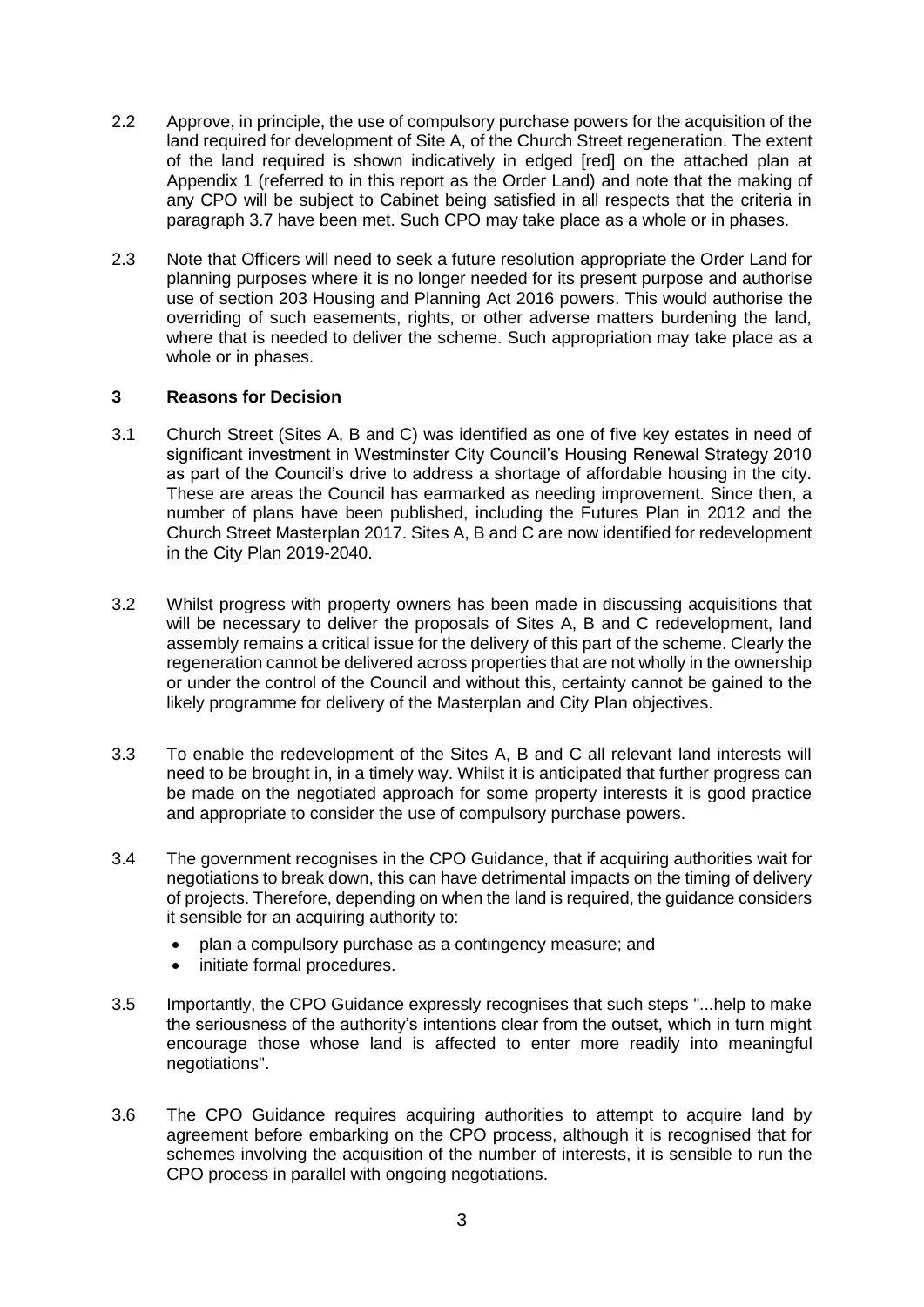- 3.7 This report seeks Members support for a resolution 'in principle' for the use of compulsory purchase powers to assemble the land required for the redevelopment of Site A, should all reasonable attempts to acquire the necessary land and interests fail. As the CPO Guidance makes clear, use of compulsory purchase powers is intended as a 'last resort'. Officers acknowledge that if any CPO was to be made the Cabinet would require further updating and justification:
	- that there was a compelling case in the public interest;
	- that there were no planning, funding or other legal impediments to Site A, being delivered or where impediments exists there are reasonable prospects for overcoming those within a reasonable timescale;
	- that all reasonable attempts to acquire all interests by agreement have not been successful;
	- for the interference with the human rights of those with an interest in the land affected; and
	- that any assessment of the impacts on residents, visitors and employees be measured and evaluated, with special focus on the likely effect of the proposals on those sharing protected characteristic (race, pregnancy, age, disability, gender reassignment, marriage/civil partnerships, religion/belief, sex, sexual orientation (as defined by the Equality Act 2010)) be made, in order for the Council to fully understand those impacts, and to consider measures to mitigate impact, make reasonable adjustment, and foster good relations between those sharing protected characteristics, and those who do not.
- 3.8 A further detailed report and the proposed Statement of Reasons would come forward to Members in due course setting out the justification for the making of a CPO if it proves necessary to make one or more compulsory purchase orders.
- 3.9 The main benefit of the use of compulsory purchase is the certainty of being able to obtain vacant possession to enable the Council to deliver the scheme in accordance with the planned programme. This is vital as this gives the Council confidence that the whole of Sites A, B and C will be delivered. The use of compulsory purchase also provides a level of certainty on project programming which in turn would allow the Council to enter into commercially sound construction contracts. This is because, once the CPO is confirmed and the legal challenge period has passed, the CPO can be implemented and a date for vacant possession fixed in accordance with the project programme which can immediately follow or coincide with the programme for the first phase of redevelopment.

### **4 Use of CPO Powers**

- 4.1 The scheme is proposed to be delivered in three phases plus the external market public realm infrastructure. The first phase will consist of Site A (detailed application) and is the subject of this CPO in principle. The Council will consider the use of CPO measures for the subsequent phases (Sites B and C) as required at the appropriate time
- 4.2 The use of compulsory purchase powers requires a compelling case in the public interest to be made. Therefore, this report explains the context and justification for recommending that the Committee agrees an 'In Principle' recommendation to use such powers in this case.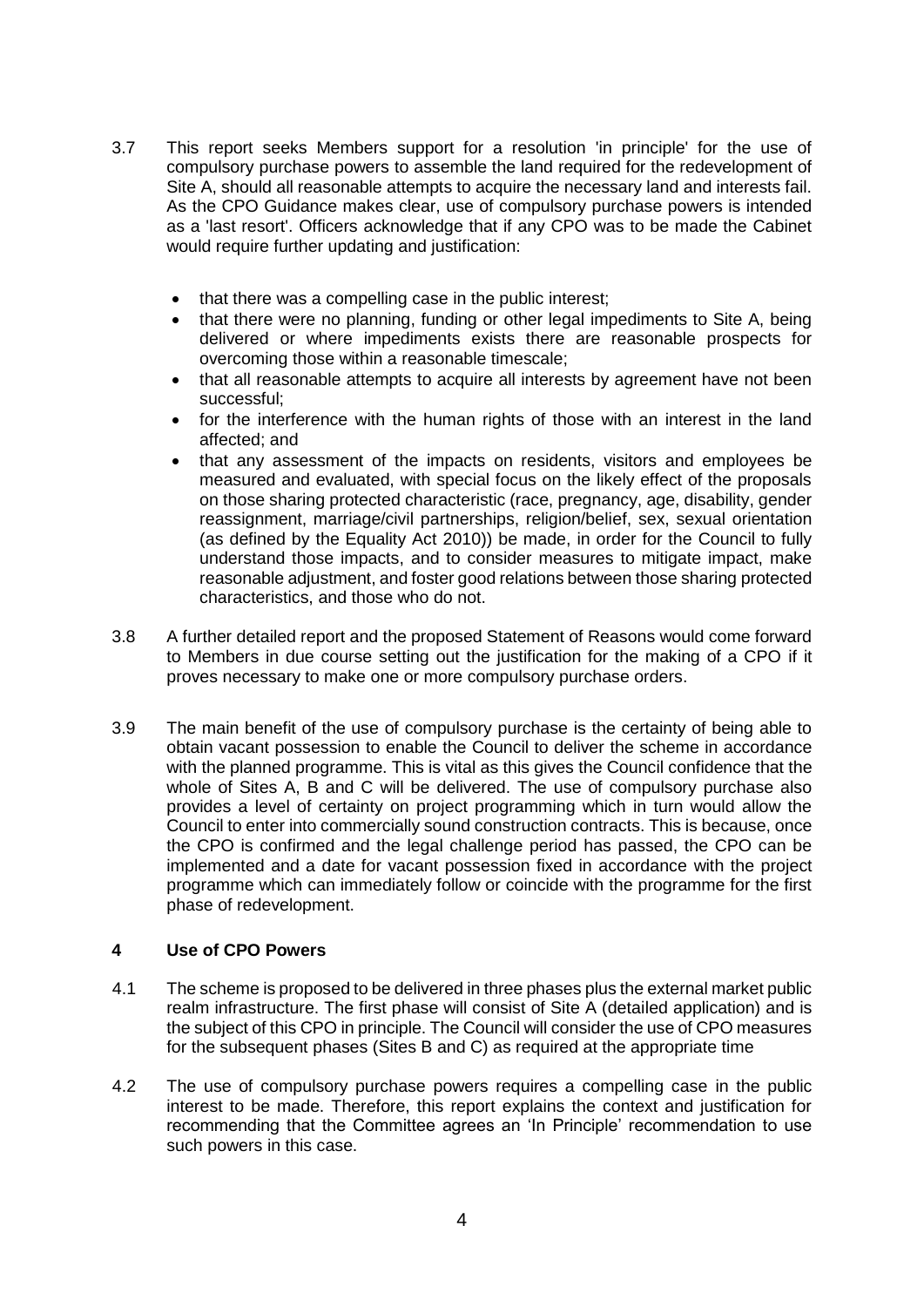- 4.3 In order to compulsorily acquire land, the Council must have a relevant statutory power that authorises such acquisition. In addition, the Council must use the most specific and appropriate power available to it. In the case of a CPO in connection with the Church Street Regeneration it has been decided that the Council's planning powers under section 226 of the Town and Country Planning Act 1990 (TCPA) are the most appropriate, as the proposals would facilitate development and make a major positive contribution to the economic, social and environmental well-being of the area. At the time of making the CPO it would need to be ensured that the proposal meets with the requirements of this statutory power.
- 4.4 Detailed advice to acquiring authorities on the use of compulsory purchase powers is set out in the Guidance on Compulsory Purchase Process and the Crichel Down Rules published by the Ministry of Housing Communities and Local Government (the CPO Guidance). The CPO Guidance provides helpful information on the matters which the Secretary of State will take into account when considering whether or not to confirm a CPO, so should be fully considered by Members now in relation to the 'in principle' use of its compulsory purchase powers and later with reference to the making and implementing of the CPO that may be considered in future. These matters as they relate to the Scheme are considered below.
- 4.5 The CPO Guidance states that in considering whether or not to confirm a CPO, the Secretary of State will have regard to the extent to which the purpose for which the land is being acquired fits with the adopted Local Plan for the area or, where no such up to date Local Plan exists, with the draft Local Plan and National Planning Policy Framework (**NPPF**). Westminster Council adopted its local plan, the Westminster City Plan in April 2021. It sets out the vision for the City of Westminster up to and beyond 2040, putting in place a policy framework that would deliver this vision. The Council will be expected to demonstrate the Scheme complies with the City Plan.
- 4.6 The City Plan (Policy 8) recognises that the Council must optimise delivery of new housing development if it is to meet its housing target which is to exceed 20,685 by 2040. One of the ways the Plan proposes to do this is by optimising site densities in Housing Renewal Areas (of which Church Street is one – see below). The City Plan also recognises the need for new affordable housing in Westminster and that all development must ensure at least 35% of new homes will be affordable (Policy 9).
- 4.7 The City Plan (Policy 13) supports development which supports economic growth, stating that in the Masterplan area floorspace that meets the needs of modern working practices is supported, and range of workspace typologies, including workshops and studios, will be particularly welcome and affordable workspace supported. Furthermore the City Plan seeks to support high streets and states that existing markets (including Church Street) should be enhanced through partnership working with traders and communities in accordance with the Council's Markets Strategy.
- 4.8 The City Plan sets out ten strategic objectives for Westminster including to:
	- 4.8.1 increase the supply of good quality housing to meet needs;
	- 4.8.2 enable job growth across a range of sectors vital to the UK economy and ensure those from disadvantaged backgrounds benefit from the opportunities this presents;
	- 4.8.3 ensure our town centres and high streets can adapt to the challenges they face;
	- 4.8.4 enhance connections by improving options for cycling, walking, leisure, sport and play, whilst prioritising pedestrians and improving the interchange between transport modes;
	- 4.8.5 promote quality in the design of buildings and public spaces, ensuring that Westminster is attractive and welcoming;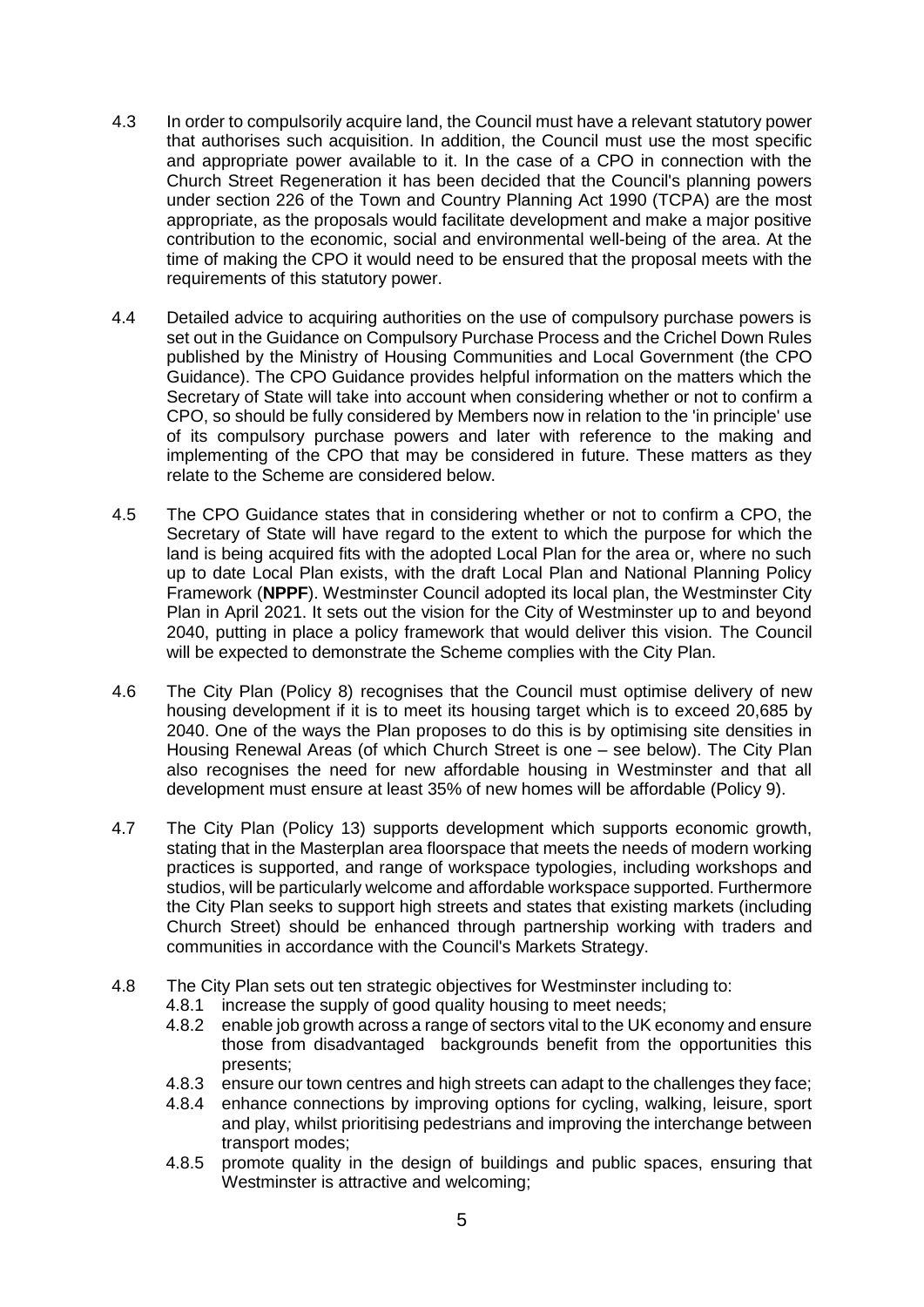4.8.6 broaden the city's cultural offer;

4.8.7 make the most of our unique heritage and historic environment, while encouraging innovations in building technology and improving a sense of place. The development of Sites A, B and C will be a significant contribution towards those strategic objectives.

- 4.9 The City Plan states that the redevelopment in accordance with the Masterplan is a key priority. To this end the Masterplan area is designated as Spatial Development Policy 6 (Spatial Development Priorities: Church Street / Edgware Road and Ebury Bridge Estate Housing Renewal Areas) in the City Plan. This policy states that redevelopment of the Church Street/ Edgware Road housing renewal area over the City Plan period will deliver the following priorities:
	- 4.9.1 At least 2,000 new homes in accordance with the Church Street Masterplan for the opportunity it provides to deliver residential, social/community floor space, refurbished retail and improved public realm, recognising its potential for largescale redevelopment.
	- 4.9.2 At least 350 new jobs and linking further employment opportunities
	- 4.9.3 Community facilities, including a new health and well-being hub.
	- 4.9.4 New green infrastructure and public realm improvements, including a northsouth green route or 'green spine'.
	- 4.9.5 Improved mobility through infrastructure
	- 4.9.6 Improvements to support active travel.
	- 4.9.7 Innovative and high-quality design to ensure the most efficient use of land, including tall buildings.
	- 4.9.8 Enhancements to Church Street / Edgware Road District Centre, including improved facilities for Church Street Market.
- 4.10 The Masterplan remains a key document and as set out within the City Plan will be a material consideration for decisions affecting the Masterplan area. The Masterplan provides detailed considerations and context to support the City Plan.
- 4.11 In the context of the above, the Council is satisfied that use of the Council's powers of compulsory purchase for site assembly is justified and that the purpose for which the land (development of Sites A. B and C as part of the wider Church Street regeneration) is being acquired fits in with the adopted planning framework for the area.
- 4.12 In addition, the NPPF sets out the Government's policies on planning and how these are expected to be applied. The NPPF makes it clear that the purpose of the planning system is to contribute to the achievement of sustainable development and that there are three dimensions to sustainable development: economic, social, and environmental. In principle, promoting the redevelopment of Church Street already embodies sustainable development as defined in the NPPF in terms of the emphasis on redevelopment in order to create sustainable development in line with economic, social, and environmental objectives to improve people's quality of life. The emphasis on supply of new homes; economic improvements; creating a sustainable community in a high quality, safe and healthy local environment where people want to live; and improving the link between land use and transport are all in line with these NPPF objectives.
- 4.13 The CPO Guidance states that the Council must demonstrate a 'compelling case in the public interest', and that the public benefits that will arise from the purpose for which the land is to be acquired (i.e. the scheme) outweigh the impact on those affected. The Council must demonstrate both the need for the scheme in principle and in general and the need to acquire each and every parcel of land included in the CPO. On the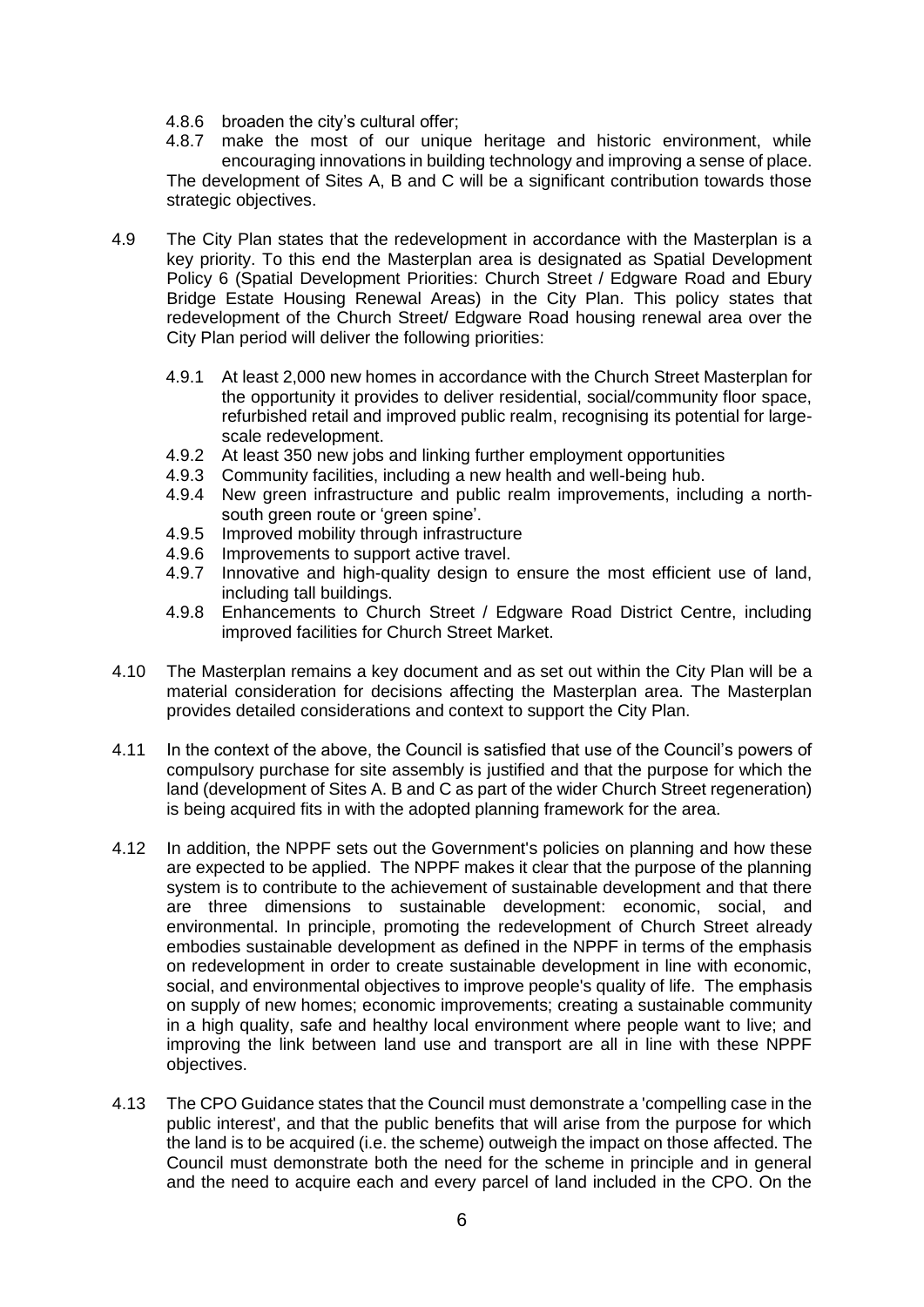basis of the legal advice and the Guidance, officers are of the view that such a compelling case can be demonstrated from the desirability of implementing the Scheme – in particular from the following substantial wider benefits resulting from it:

- 4.13.1 Meeting the ambitions of the City Plan and Masterplan;
- 4.13.2 up to 1,121 new homes across Sites A, B and C, replacing the 424 existing homes;
- 4.13.3 50% affordable housing;
- 4.13.4 Improved and increased capacity as part of the Church Street market including enhanced market infrastructure, such as storage and van parking for market traders to flourish and promote opportunities for increased vibrancy and footfall;
- 4.13.5 new modern and flexible retail provision;
- 4.13.6 modern employment space (flexible and adaptable for occupancy by light industrial or office occupants).
- 4.13.7 new community facilities (including a re-provided modern library within Site A) and a new community centre and garden are incorporated into the proposal and are designed to complement the facilities proposed at the new community hub;
- 4.13.8 Integrated parking and van storage in dry and secure locations (basement level) to support the market;
- 4.13.9 high-quality public realm with the provision of high-quality landscaped open space, private/communal amenity space and play space;
- 4.13.10 circa £13 million of Community Infrastructure Levy contributions to support the wider infrastructure delivery in the borough and directly benefits Westminster residents.
- 4.14 Part of the justification for obtaining confirmation of a CPO would involve demonstrating that compulsory acquisition powers are necessary because the land required cannot be acquired by agreement. Compulsory purchase is seen as a last resort (although the Guidance acknowledges it can be progressed in parallel with negotiation) and the acquiring authority must be able to show that it has made genuine attempts to acquire the land by negotiation. The Council has made significant efforts to acquire all interests by voluntary agreement. These efforts will continue and further details on land acquisition will be reported to cabinet at the time of seeking authority to make a CPO.
- 4.15 The Council must also demonstrate that there are no other impediments to proceeding with the scheme, for example the need for planning permission, other consents or physical constraints such as a need for stopping up orders where highways are to be obstructed. The planning application was submitted on 22 November 2021 and is expected to be determined in 2022. The Church Street regeneration is the subject of an allocation in the City Plan (discussed above) and accordingly it benefits from policy support. The expectation is that if a CPO is required that it would be made after the grant of the planning permission, and in the first instance would only extend to Site A.
- 4.16 The Council would have to demonstrate that it has, or at least will obtain, the resources necessary not only to pay compensation for the land but also to implement the Scheme. The reason for this requirement is to avoid a situation in which private land has been acquired compulsorily for a purpose which, in the event, cannot be achieved for lack of funds.

#### *CPO Land Referencing*

4.17 The CPO will include all occupiers and all interests that are included within the blue and orange hatched areas (identified on the map at Appendix 1 (to the extent that these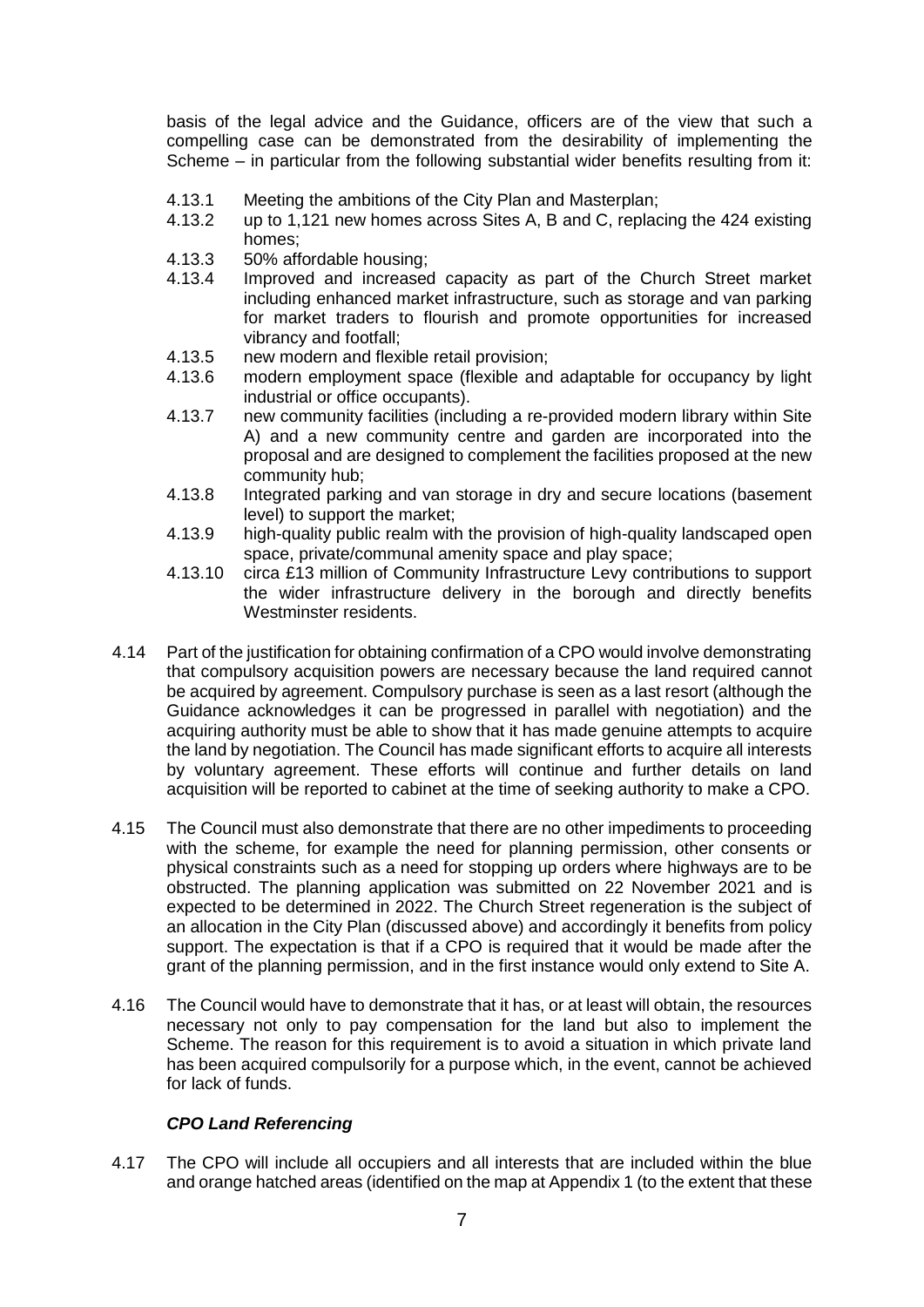have not been acquired by the Council) as well as those that have any interest over that land including adjoining owners. All owners and occupiers will be written to as part of the land referencing process that precedes the making of the CPO, and all relevant names and addresses will be included in the final CPO. In order to collate this information, it is intended that, subject to the recommendations being agreed, that land referencing commences at the earliest possible date. This land referencing will be undertaken by an external agent who specialises in land referencing exercises.

4.18 It is possible the extent of the Order Land may change to include additional areas as a result of further investigations into the proposed construction during the planning process and the land referencing exercise. Detailed information on funding will be provided to Cabinet in a further report at the time of seeking authority to make a CPO.

### *Human Rights and the Case for Compulsory Acquisition*

- 4.19 The Human Rights Act 1998 places direct obligations on public bodies such as the Council to demonstrate that the use of compulsory purchase powers is in the public interest and that the use of such powers is proportionate to the ends being pursued.
- 4.20 When the Council decides to make a CPO, the Council will need to be sure that the purpose for which the land is required sufficiently justifies (or can be sufficiently justified in due course) interfering with the human rights of those with an interest in the land affected. It is acknowledged that the compulsory acquisition of the Order Land may amount to an interference with the human rights of those with an interest in the land. These include rights under Article 1 of the First Protocol of the European Convention on Human Rights (ECHR) (which provides that every natural or legal person is entitled to peaceful enjoyment of his possessions) and Article 8 of the ECHR (which provides that everyone has the right to respect for his private and family life, his home and his correspondence).
- 4.21 When preparing the case for making a CPO, officers will keep in mind and in due course advise Members about the need to balance the public interest and the individual's rights and that any interference with these rights will be necessary and proportionate. "Proportionate" in this context means that the interference must be no more than is necessary to achieve the identified legitimate aim. As part of the investigations that will be undertaken ahead of making any CPO, there will be an investigation into the effect on owners and occupiers to be included in the CPO, and this will be fully taken into account before a final decision is made as to whether or not to put forward a resolution for the making of a CPO.
- 4.22 Members are advised that on the basis of the information that is available to officers at present, that officers are of the view that there is likely to be a compelling case in the public interest for compulsory acquisition of the various interests within the Order Land if they cannot be acquired by agreement. Therefore, the use of compulsory purchase powers in this case is likely to be proportionate. Without the use of these powers, the much-needed redevelopment of the land may not be achievable. Appropriate compensation will be available to those entitled to claim it under the relevant statutory provisions. Members are advised that the land is both suitable for and will facilitate the carrying out of development, redevelopment or improvement and will make a positive contribution to the promotion of the economic, social and environmental well-being of the area.

# *Equality Implications*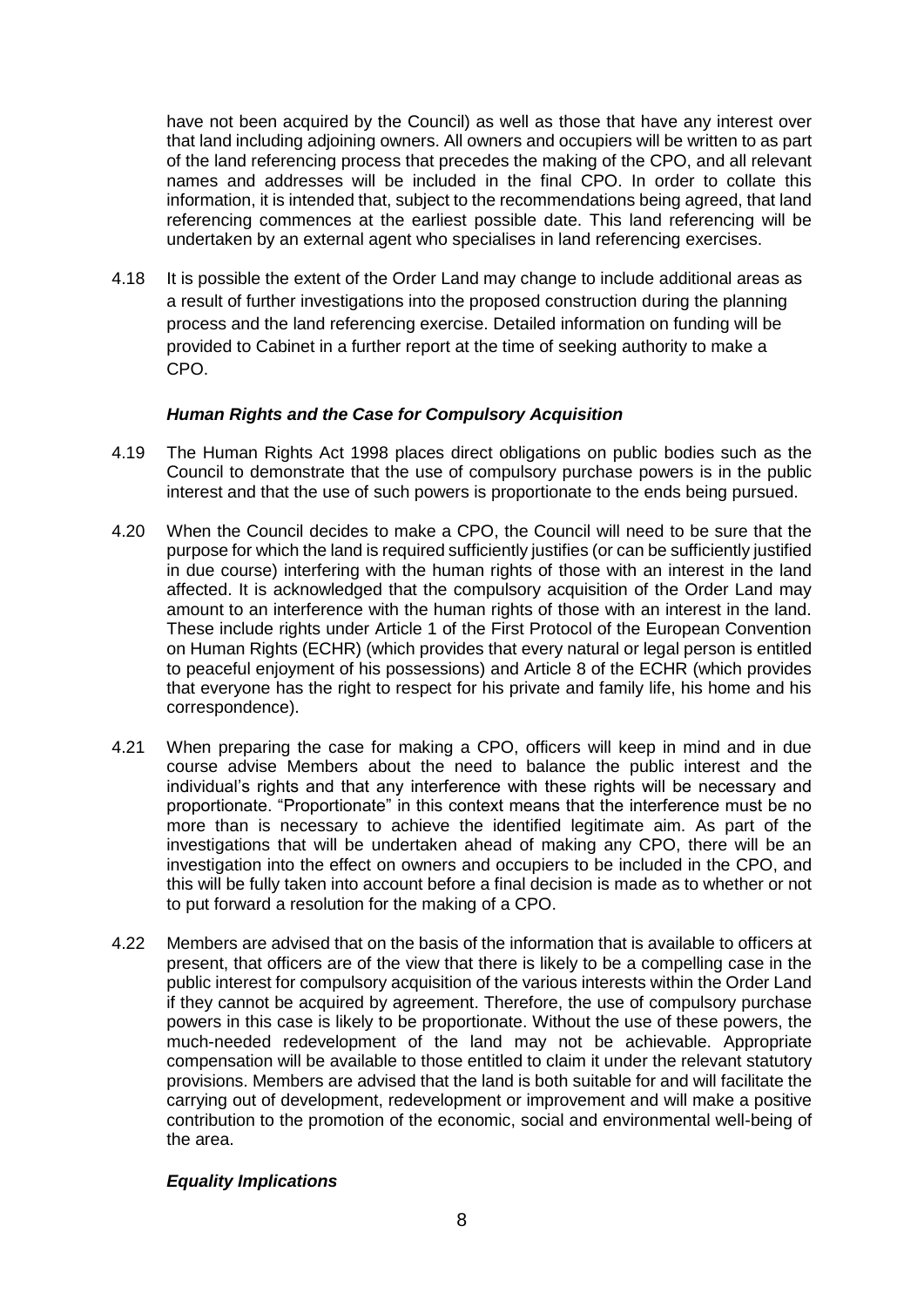- 4.23 Section 149 of the Equalities Act 2010 created the public sector equality duty. Section149 states:-
	- (1) A public authority must, in the exercise of its functions, have due regard to the need to:

(a) eliminate discrimination, harassment, victimisation and any other conduct that is prohibited by or under this Act;

(b) advance equality of opportunity between persons who share a relevant protected characteristic and persons who do not share it;

(c) foster good relations between persons who share a relevant protected characteristic and persons who do not share it.

- 4.24 In deciding whether to resolve to make a CPO, the Council must pay due regard to its Public Sector Equality Duty (PSED), as set out in section 149 of the Equalities Act 2010. Consideration must also be given to whether, if the decision is made to go ahead, it will be possible to mitigate any adverse impact on a protected group or to take steps to promote equality of opportunity by, for example, treating an affected group more favourably.
- 4.25 Officers have had regard to the Council's PSED in the assessment of the case for making a CPO and Members must be mindful of this duty when considering the recommendations in this report. Those with an interest in the Order Land and which are included in the CPO will be affected by the implementation of any CPO, once made. An Equalities Impact Assessment has been undertaken on the potential impact of the proposal and any necessary mitigation strategy, to ensure that due regard has been taken of the Council's PSED. This has been submitted as part of the planning application. The Equalities Impact Assessment will be kept under review and the result of any update will be presented to the Cabinet when seeking authorisation to make a CPO. The Equalities Impact Assessment will inform any ongoing design, resident-led decisions in respect of the scheme, in addition to any negotiations with those with an interest in the Order Land.
- 4.26 Full regard will be paid to the Equalities Impact Assessment in the development of any proposals and in negotiations with those with an interest in the Order Land.

### **5 Financial Implications**

- 5.1 A capital budget for the Church Street Site A, B & C and the external market5 public realm has been included within the Council capital budget and was approved by the Cabinet on 8th March 2021.
- 5.2 The total costs of delivering project including acquisition has been included within the budget.
- 5.3 The is mainly funded by the sale of private units and the WCC funding.
- 5.4 WCC is fully committed to delivery of the project and a sum of £125.4m has been included for Church Street acquisitions within the capital.
- 5.5 At this stage, the Council is being asked to only make an "in principle" decision to use its powers. A full detailed assessment of the financial implications and costs of making and implementing a CPO will be prepared and presented to Cabinet in a further report should a CPO actually be required.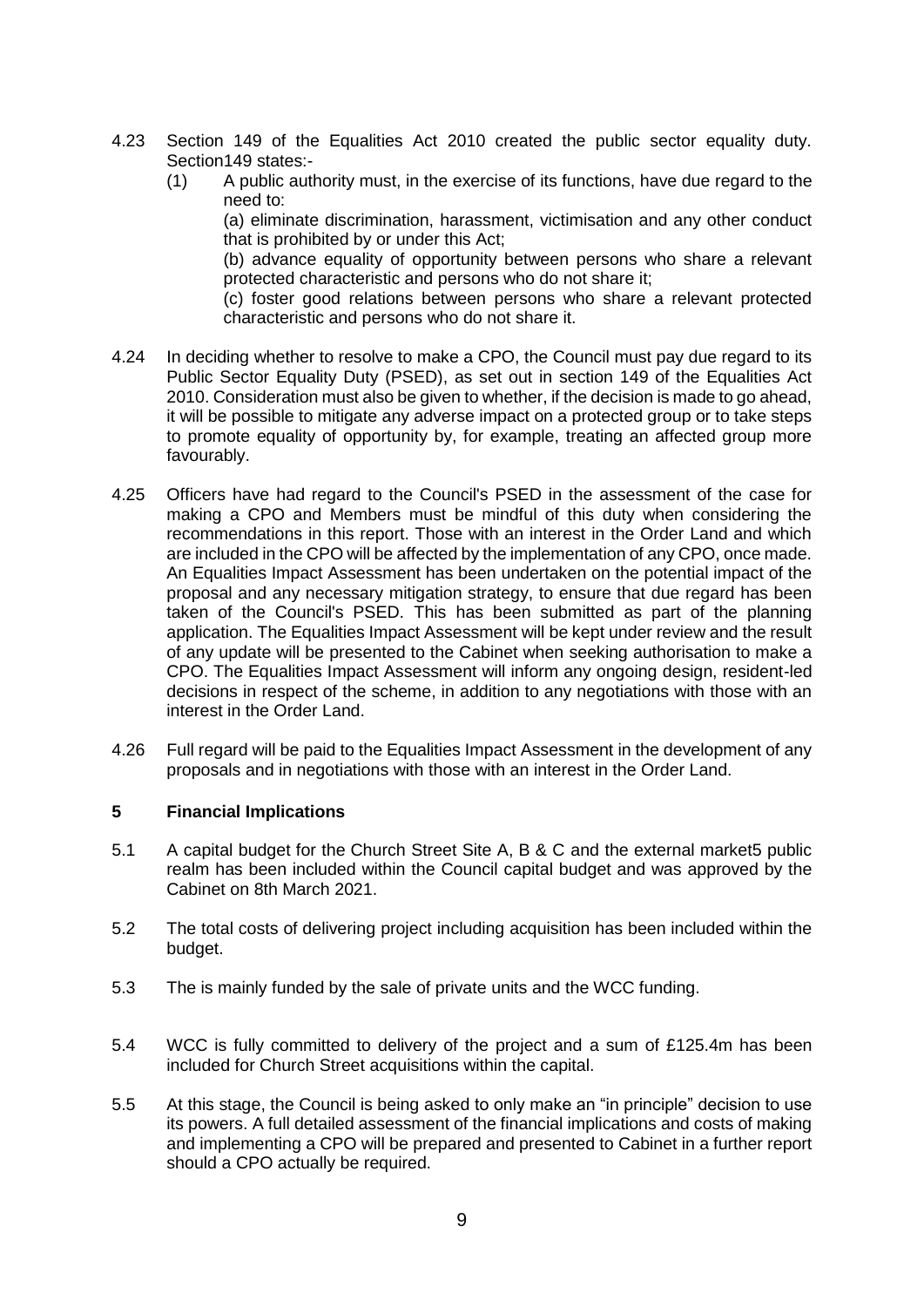- 5.6 The work required to prepare for the use of CPO powers, including all work needed to support the making of such a CPO will be managed and coordinated by Council officers working with the appointed legal advisors. Work that is required before making a CPO includes serving the 'requisition' notices on landowners to gather information about their land interests on the Council's behalf, working on the case for CPO and preparing the Statement of Reasons to support the making of the CPO and drafting the CPO itself. Appointment of other consultants such as land referencing agents will also need to be appointed.
- 5.7 Under a CPO, property or rights are acquired at open market value but disregarding any increase (or decrease) in value attributable to the Scheme for which the land is acquired. Affected parties may also be entitled to other compensation for loss payments and disturbance depending on circumstances. The Council will be responsible for paying all compensation to landowners, whether payable by purchases through voluntary negotiation or through the CPO process.

### **6 Legal Implications**

- 6.1 The Council is empowered under section 226(1)(a) of the Town and Country Planning Act 1990 as amended, to acquire any land in its area if it is satisfied that the proposed acquisition will facilitate the carrying out of development, redevelopment or improvement on or in relation to the land. The Council may utilise its compulsory purchase powers under section 226 of the TCPA:
	- a) if it thinks the acquisition will facilitate the carrying out of development, or redevelopment or improvement on, or in relation to the land or
	- b) which is required for a purpose which is necessary to achieve in the interests of the proper planning of an area in which the land is situated
- 6.2 In order to make an acquisition under section 226 (1)(a) of the TCPA, the Council must also consider that the development, redevelopment or improvement will contribute to the promotion or improvement of the economic social or environmental well-being of its area.
- 6.3 In this case the proposal is to seek in-principal approval to make a CPO for the purpose of facilitating the comprehensive redevelopment of the Order Land to enable the delivery of the redevelopment beyond the first phase. The redevelopment is overall considered to make a major positive contribution to the economic, social and environmental well-being of the area.
- 6.4 Section 226(3) of the TCPA confirms that the Council's CPO powers extend to any adjoining land which is required for the purpose of executing works for facilitating the development or use of the primary land. This is relevant to interests required to undertake the scheme (such as crane over-sailing rights) which fall outside of the planning application boundary.
- 6.5 The Acquisition of Land Act 1981 governs the procedures which apply to compulsory acquisition. The Compulsory Purchase Act 1965 governs post-confirmation procedures and the Land Compensation Act 1961 governs the amount and assessment of compensation. The Local Government (Miscellaneous Provisions) Act 1976 governs the granting of new rights. Further implications relating to requirements of the CPO Guidance are as set out above and would need to be considered by Cabinet in detail at the time of making a CPO. The Human Rights and equalities aspects of a CPO are also reviewed above at paragraphs 4.18 4.25.